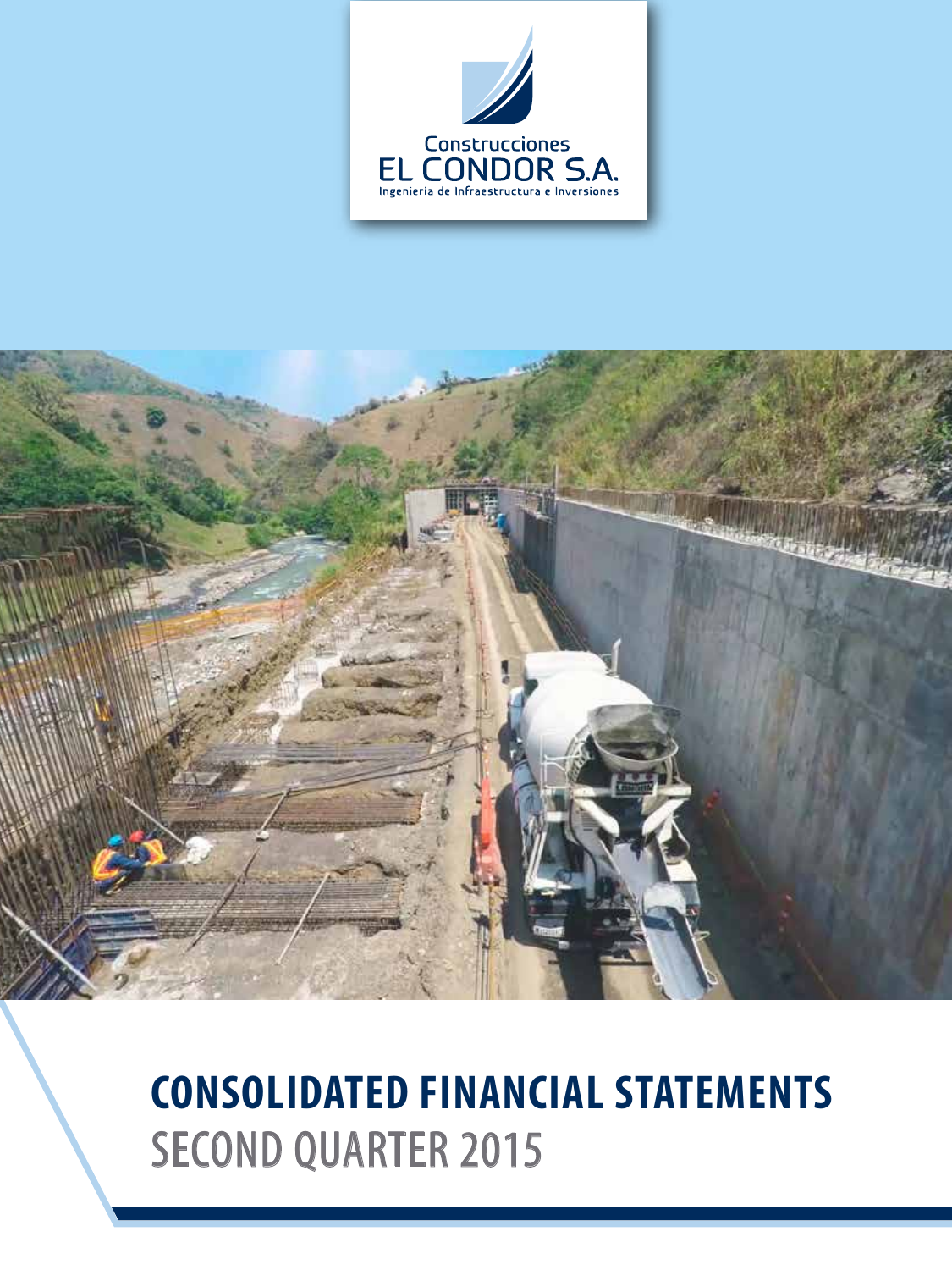# **CONSOLIDATED FINANCIAL STATEMENTS** SECOND QUARTER 2015



#### STATEMENT OF FINANCIAL POSITION

(Amounts in thousands of pesos) and the state of person and the state of person at December 31

| <b>ASSETS</b>                      | 2015          | 2014          |
|------------------------------------|---------------|---------------|
| Cash and cash equivalents          | 94.664.757    | 40.521.921    |
| Investments                        | 27.670.055    | 11.566.213    |
| Accounts receivable                | 702.900.543   | 289.650.587   |
| Inventories                        | 100.467.269   | 30.919.565    |
| Other assets                       | 5.002.178     | 7.722.943     |
| Non - current assets held for sale | 3.304.508     | 2.843.443     |
| <b>CURRENT ASSETS</b>              | 934.009.310   | 383.224.674   |
| Investments                        | 220.653.113   | 279.696.182   |
| Accounts receivable                | 248.652.765   | 204.118.863   |
| Property plant and equipment       | 265.252.718   | 259.080.589   |
| Investment property                | 828.966       | 1.396.393     |
| Deferrals                          | 8.204.529     | 6.523.341     |
| Intangibles - rights               | 5.191.988     | 5.229.877     |
| Deferred tax assets                | 30.175.574    | 30.175.574    |
| <b>NON - CURRENT ASSETS</b>        | 778.959.653   | 786.220.819   |
| <b>TOTAL ASSETS</b>                | 1.712.968.963 | 1.169.445.493 |
|                                    |               |               |

At June 30

#### Financial obligations Commercial financing companies Suppliers Accounts payable Taxes Labor obligations Other liabilities Pre-payments and advances received Income received in advance **CURRENT LIABILITIES** Financial obligations Commercial financing companies Accounts payable Taxes Other liabilities Pre-payments and advances received Deferred tax liabilities **NON - CURRENT LIABILITIES TOTAL LIABILITIES** 152.156.338 13.808.365 3.917.818 63.287.222 773.112 3.149.110 32.219.194 12.235.598 0  **281.546.757** 41.748.490 78.427.007 5.425.297 0 0 32.526.464 65.871.703 **223.998.961 505.545.718** 157.738.757 13.421.719 13.104.595 175.755.015 4.863.252 3.382.662 18.986.426 48.109.678 690.295  **436.052.399** 324.160.555 83.748.158 5.425.297 27.641 314.975 28.009.963 64.260.520  **505.947.108 941.999.507**

| <b>EQUITY</b>                                 |               |               |  |
|-----------------------------------------------|---------------|---------------|--|
| Capital subscribed and paid                   | 15.701.606    | 15.701.606    |  |
| Premium in share placement                    | 159.711.695   | 159.711.695   |  |
| Results of the period                         | 113.769.147   | 55.005.586    |  |
| Other comprehensive income                    | 10.671.152    | (13.027.866)  |  |
| Retained profits                              | 417.392.245   | 446.508.754   |  |
| <b>EQUITY ATTRIBUTABLE TO THE CONTROLLERS</b> | 717.245.845   | 663.899.775   |  |
| <b>NON - CONTROLLING INTERESTS</b>            | 53.723.611    |               |  |
| <b>LIABILITIES AND EQUITY</b>                 | 1.712.968.963 | 1.169.445.493 |  |
|                                               |               |               |  |

℩ ANA MARÍA JAILLIER CORREA Legal Representative C.C. 42.895.563 See attached certification

Anal Gonzobez V ANA ISABEL GONZÁLEZ VAHOS

See attached certification

Accountant T.P. 47345-T

 $\omega$ we Dun  $\Lambda$ 

FRANCISCO JAVIER ARIAS MARÍN Statutory Auditor (Crowe Horwath) T.P. 154.406-T See attached certification

**EQUITY**

**LIABILITIES**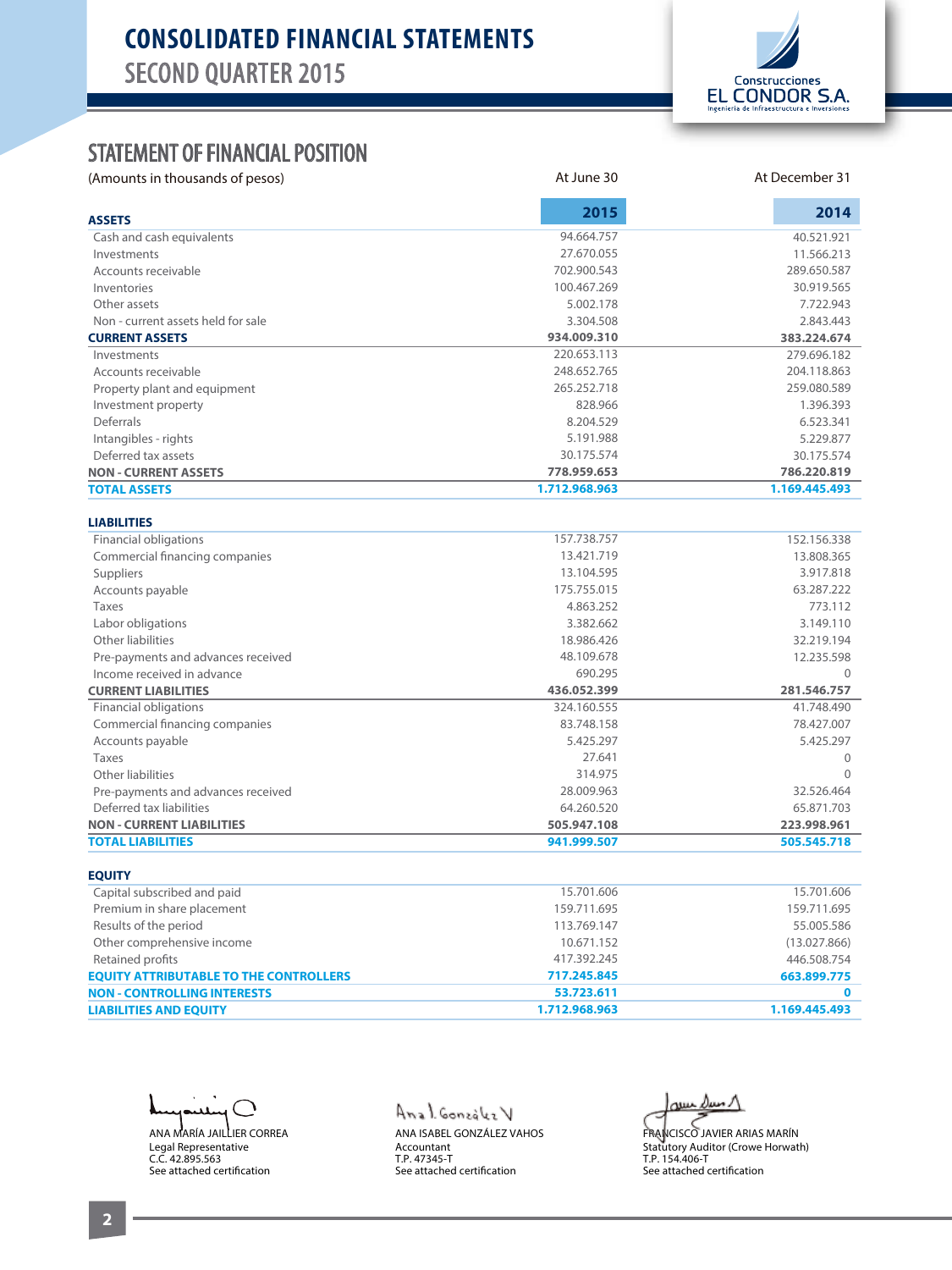# **CONSOLIDATED FINANCIAL STATEMENTS** SECOND QUARTER 2015



# STATEMENT OF RESULTS

(Amounts in thousands of pesos)

|                                    | From January 1 to June 30 |               |  |
|------------------------------------|---------------------------|---------------|--|
|                                    | 2015                      | 2014          |  |
| <b>OPERATING REVENUES</b>          |                           |               |  |
| Sale of property                   | 5.295.030                 | 2.863.629     |  |
| Provision of services              | 719.522.585               | 188.553.840   |  |
| Rental income                      | 1.995                     | 185.221       |  |
| <b>TOTAL OPERATING REVENUES</b>    | 724.819.610               | 191.602.690   |  |
| <b>OPERATING COSTS</b>             | (671.800.919)             | (148.264.883) |  |
| <b>GROSS PROFIT</b>                | 53.018.691                | 43.337.807    |  |
|                                    |                           |               |  |
| Administration expenses            | (18.344.940)              | (7.818.014)   |  |
| Dividend income                    | 16.517.835<br>864.228     | 16.114.434    |  |
| Net income method of participation |                           | 2.884.360     |  |
| Gain on sale of investments        | 80.071.173                | $\Omega$      |  |
| Interest expense                   | (3.780.717)               | (3.375.275)   |  |
| <b>OPERATING PROFIT</b>            | 128.346.271               | 51.143.312    |  |
| Interest income                    | 26.468.367                | 3.227.532     |  |
| Other income                       | 7.987.468                 | $\Omega$      |  |
| Interest expenses                  | (39.418.657)              | (1.804.685)   |  |
| Other expenses                     | (4.968.514)               | (4.809.285)   |  |
| <b>INCOME BEFORE TAXES</b>         | 118.414.934               | 47.756.874    |  |
|                                    |                           |               |  |
| Provision for income tax           | (3.232.377)               | (6.979.415)   |  |
| Provision for CREE tax             | (1.163.656)               | (2.512.589)   |  |
| Wealth tax                         | (99.891)                  | $\mathbf{0}$  |  |
| <b>NET INCOME</b>                  | 113.919.010               | 38.264.870    |  |
| Attributable to:                   |                           |               |  |
| Owners of the controller           | 113.769.147               | 38.130.048    |  |
| Non-controlling interests          | 149.862                   | 134.822       |  |
|                                    | 113.919.010               | 38.264.870    |  |
|                                    |                           |               |  |

ANA MARÍA JAILLIER CORREA

Legal Representative C.C. 42.895.563<br>See attached certification

Anal González V ANA ISABEL GONZÁLEZ VAHOS Accountant T.P. 47345-T<br>See attached certification

au Dun

FRANCISCO JAVIER ARIAS MARÍN Statutory Auditor (Crowe Horwath) T.P. 154.406-T<br>See attached certification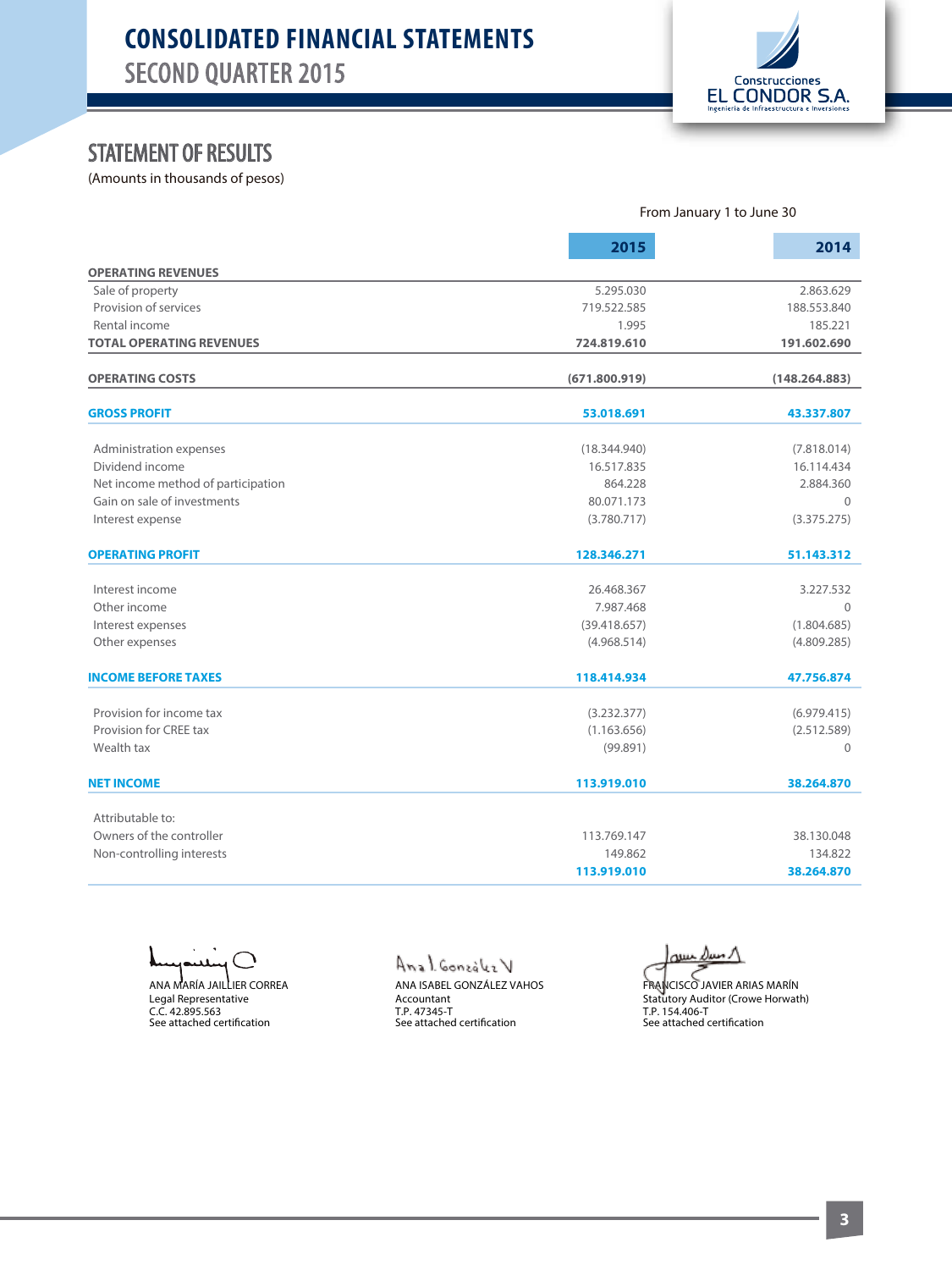

## OTHER COMPREHENSIVE INCOME STATEMENT

(Amounts in thousands of pesos)

|                                                           | From January 1 to June 30 |            |  |  |
|-----------------------------------------------------------|---------------------------|------------|--|--|
|                                                           | 2015                      | 2014       |  |  |
| <b>NET INCOME</b>                                         | 113.919.010               | 38.130.049 |  |  |
| <b>OTHER COMPREHENSIVE INCOME</b>                         |                           |            |  |  |
| Loss (gain) on foreign currency translation difference of | (3.011.964)               | 14.885     |  |  |
| foreign investment                                        |                           |            |  |  |
| Loss (gain) on valuation of controlled                    | (2.037.539)               | 2.899.036  |  |  |
| Gain (loss) investments at fair value                     | 29.010.769                | 4.824.558  |  |  |
| <b>OTHER COMPREHENSIVE INCOME</b>                         | 23.961.266                | 7.738.478  |  |  |
| <b>TOTAL COMPREHENSIVE INCOME</b>                         | 137.880.276               | 45.868.527 |  |  |

 $\bigcap$ 

ANA MARÍA JAILLIER CORREA Legal Representative<br>C.C. 42.895.563<br>See attached certification

Anal González V ANA ISABEL GONZÁLEZ VAHOS Accountant T.P. 47345-T<br>See attached certification

nun

FRANCISCO JAVIER ARIAS MARÍN Statūtory Auditor (Crowe Horwath)<br>T.P. 154.406-T See attached certification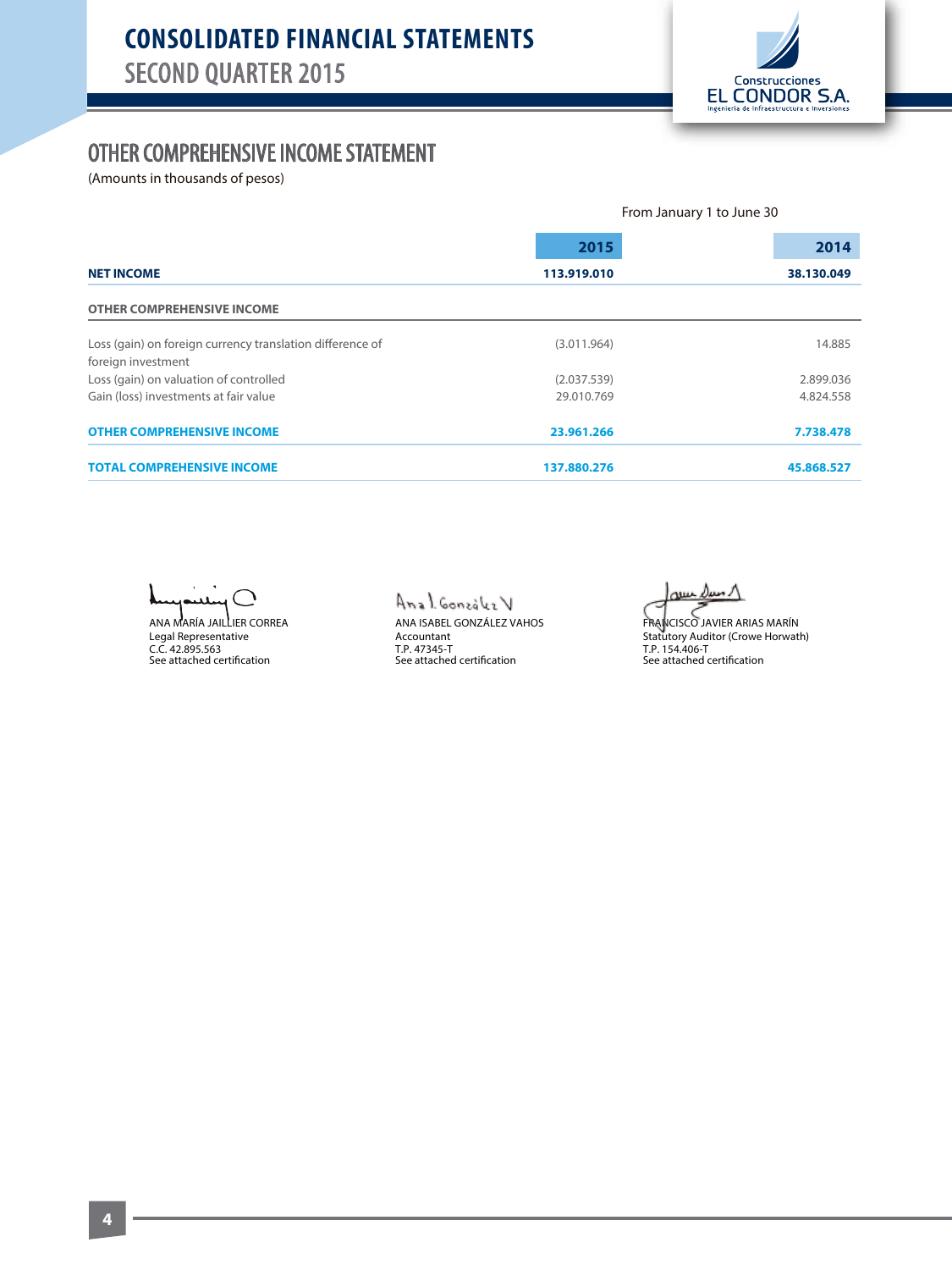

## CASH ELOW STATEMENT

|                                                                            | At June 30            |
|----------------------------------------------------------------------------|-----------------------|
| <b>OPERATING ACTIVITIES</b>                                                | 2015                  |
| Net profit of the period                                                   | 113.919.010           |
| Items that do not affect cash:                                             |                       |
| Plus depreciation and impairment of property, plant and equipment          | 8.703.153             |
| Plus amortizations                                                         | 2.608.277             |
| Minus recovery from reimbursement of costs and expenses                    | (1.284.850)           |
| Plus losses from sale of property, plant and equipment                     | 696.024               |
| Minus income from equity participation method                              | (913.977)             |
| Minus recovery of provision for various operations ICA                     | (869.560)             |
| Plus equity method losses                                                  | 49.749                |
| Plus caused income tax                                                     | 4.495.924             |
| <b>CASH GENERATED IN THE OPERATION</b>                                     | 127.403.748           |
| <b>CHANGE IN OPERATING ITEMS</b>                                           |                       |
| Plus increased liabilities and decreased operating assets                  | 156.128.295           |
| Decrease in rights - intangibles                                           | 37.889                |
| Increase in accounts payable                                               | 114.622.204           |
| Increase in suppliers                                                      | 9.186.777             |
| Increase in labor obligations<br>Increase in income received in advance    | 233.552               |
| Increase in advances and pre-payments received                             | 690.295<br>31.357.579 |
| Minus increases in operating assets and decreases in operating liabilities | 543.807.379           |
| Increase in debtors                                                        | 457.783.857           |
| Increase in inventories                                                    | 69.547.704            |
| Increase in deferrals                                                      | 1.568.700             |
| Decrease in tax payments                                                   | 378.143               |
| Decrease in deferred tax                                                   | 1.611.183             |
| Decrease in estimated liabilities                                          | 12.917.793            |
| <b>NET CASH USED BY ACTIVITIES OF THE OPERATION</b>                        | (260.275.336)         |
| <b>CASH FLOW IN INVESTMENT ACTIVITIES</b>                                  |                       |
| <b>Plus decrease in investment activities</b>                              | 44.370.883            |
| Investment properties                                                      | 567.427               |
| Investments                                                                | 43.803.456            |
| <b>Minus increases in investment activities</b>                            | 16.032.370            |
| Non - current assets held for sale                                         | 461.065               |
| Property plant and equipment                                               | 15.571.305            |
| <b>NET CASH USED FOR THE INVESTMENT ACTIVITIES</b>                         | 28.338.513            |
| <b>NET CASH USED FOR FINANCING ACTIVITIES</b>                              |                       |
| Plus increase in financing activities                                      | 370.351.617           |
| <b>Financial obligations</b>                                               | 292.928.988           |
| Other comprehensive income                                                 | 23.699.018            |
| Non-controlling interests                                                  | 53.723.610            |
| <b>Minus decreases in financing activities</b>                             | 84.271.957            |
| Dividends decreed                                                          | 20.677.170            |
| Non-controlling interests                                                  | 149.862               |
| Reserves                                                                   | 34.328.416            |
| Retained earnings                                                          | 29.116.509            |
| <b>NET CASH USED FOR FINANCING ACTIVITIES</b>                              | 286.079.659           |
|                                                                            | 54.142.836            |
| Increase - decrease in cash                                                | 40.521.921            |
| Cash at the start of the period                                            |                       |

ANA MARÍA JAILLIER CORREA

Legal Representative<br>C.C. 42.895.563<br>See attached certification

Anal González V

ANA ISABEL GONZÁLEZ VAHOS Accountant T.P. 47345-T<br>See attached certification

 $\Delta$ un  $\Lambda$ حسن

FRANCISCO JAVIER ARIAS MARÍN Statutory Auditor (Crowe Horwath)<br>T.P. 154.406-T<br>See attached certification